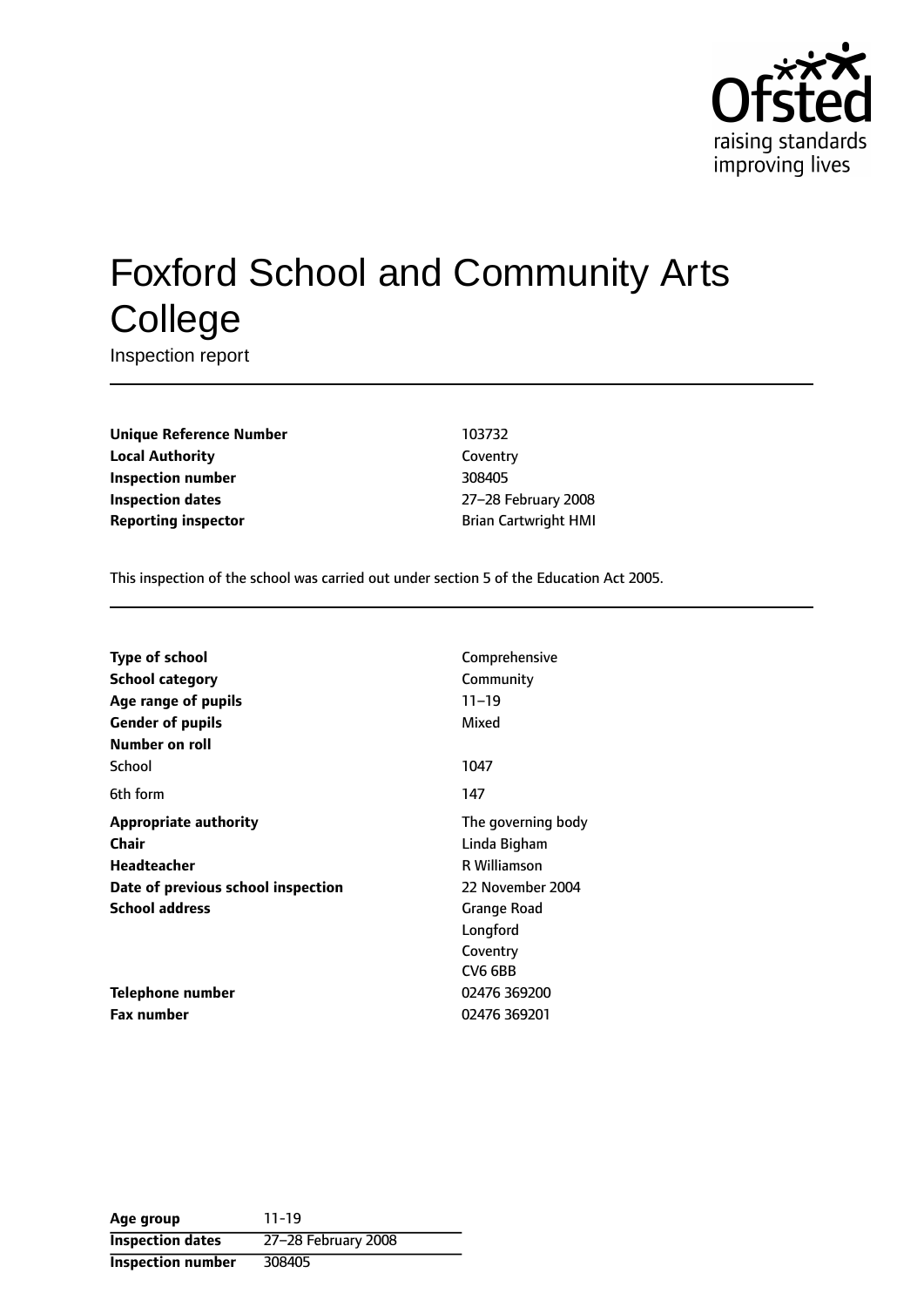© Crown copyright 2008

.

#### Website: www.ofsted.gov.uk

This document may be reproduced in whole or in part for non-commercial educational purposes, provided that the information quoted is reproduced without adaptation and the source and date of publication are stated.

Further copies of this report are obtainable from the school. Under the Education Act 2005, the school must provide a copy of this report free of charge to certain categories of people. A charge not exceeding the full cost of reproduction may be made for any other copies supplied.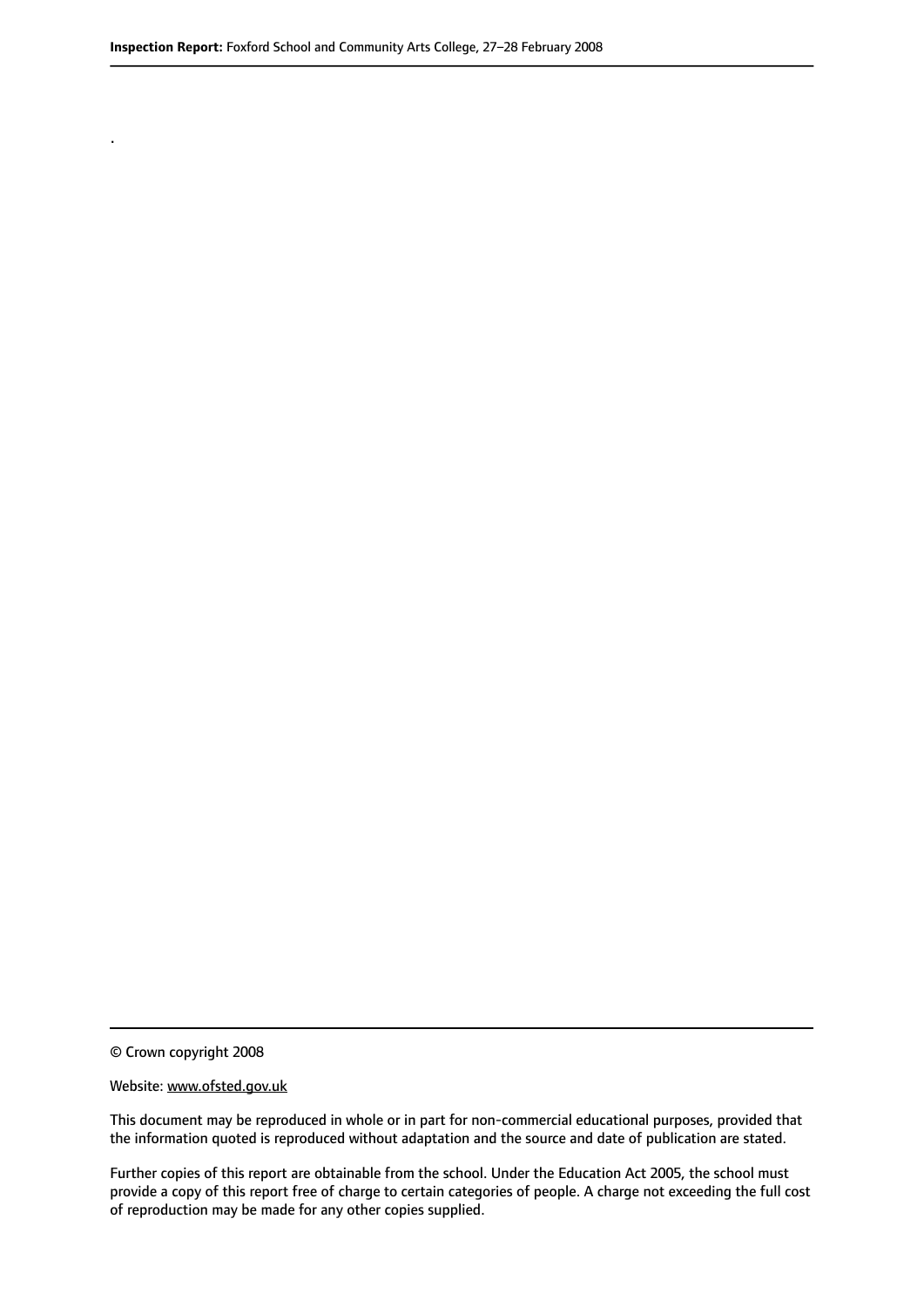# **Introduction**

The inspection was carried out by one of Her Majesty's Inspectors and three Additional Inspectors.

# **Description of the school**

This average sized specialist arts and humanities school is set in the north of Coventry. The socio-economic indicators of the area show above average levels of deprivation. The proportion of students eligible for free school meals is about twice the national average. About two in every five students are from minority heritage backgrounds, predominantly Indian. The proportion of pupils with learning difficulties and/or disabilities is well above average. The proportion of students for whom English is an additional language is well above the national average.

#### **Key for inspection grades**

| Grade 1 | Outstanding  |
|---------|--------------|
| Grade 2 | Good         |
| Grade 3 | Satisfactory |
| Grade 4 | Inadequate   |
|         |              |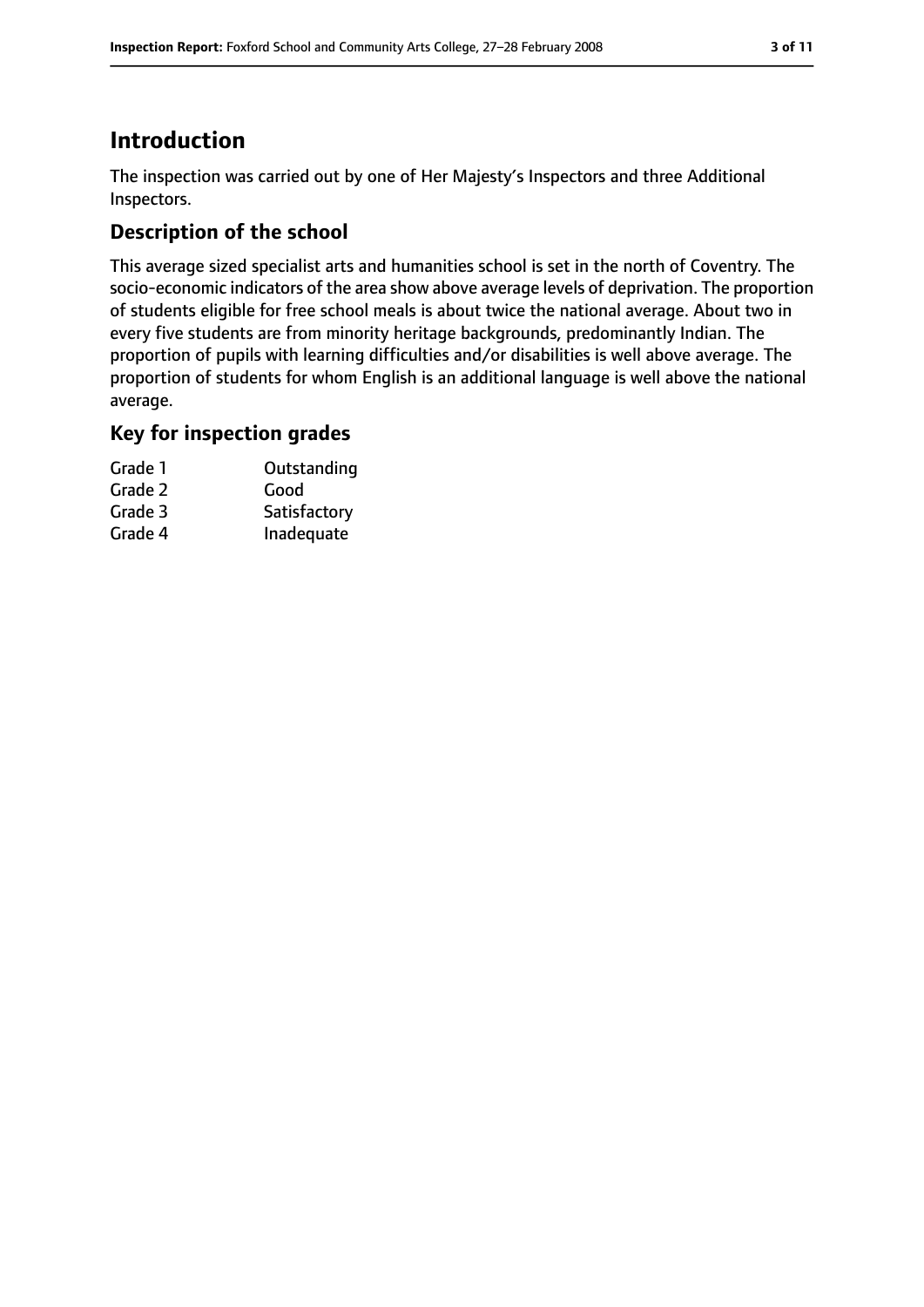# **Overall effectiveness of the school**

#### **Grade: 3**

Foxford School is providing a sound education for all of its students irrespective of their backgrounds and abilities. The school is determined to ensure every learner succeeds, and routinely adapts its good curriculum in response to learners' needs. Effective partnerships with local schools and specialist agencies are one reason why the care, guidance and support of students are so good. Consequently, almost all students complete compulsory schooling despite, in some cases, considerable barriers to learning. All but one student from Year 11 in 2007 moved on to further education, training or employment.

Academic standards over time are broadly in line with national averages and represent satisfactory achievement. Students enjoy school, although a few felt that that the school's initial response to alleged bullying is inconsistent. Once the school recognises students' concerns, these are dealt with effectively. Most students participate in school trips and extra-curricular activities. Good resources from the specialist arts and humanities status support many of these activities. The rich range of opportunities is good evidence of the commitment and dedication of school staff, who share in the leadership team's vision of widening the horizons for all learners. There is also good liaison, through the specialist status, with local primary schools that is helping to improve the entry standards of pupils in the arts and sports.

Teaching is satisfactory with some strengths, but also some weaknesses. These are most apparent in the variable quality of lesson planning to ensure all students are set challenging work and in the consistency of information from day-to-day marking on how students could improve. The systems for monitoring students' overall progress and then intervening to help improve it are good. Frequent 'snapshot' reports give both students and tutors regular updates, in terms of current working levels and the expected final target. Systems for regularly monitoring teaching quality are in place and give managers an accurate picture of strengths and weaknesses. However, this information is not yet being used rigorously enough to improve consistency and thus raise standards.

Governors have a satisfactory understanding of school performance and are now more aware of the importance of value added measures. However, performance targets have historically not been challenging enough to raise expectations of what is possible. Good support by the local authority is resulting in an understanding that the community's best interests will be served by students achieving the highest possible educational standards. Despite the well above average level of funding, school standards have improved only slowly since the previous inspection, representing inadequate value for money.

## **Effectiveness of the sixth form**

#### **Grade: 3**

The sixth form also provides a sound education to students; it is continuing to grow because its good curriculum ensures that students find an appropriate combination of courses that are matched to their attainment and interests. There are good support and guidance systems for students, including help for coursework and proactive tutoring that gives deadlines and oversees applications for their future. Most students gain results to be expected from their standards on entry, and almost all of them complete their courses successfully. The students contribute to the school community very well, and are well prepared for their future.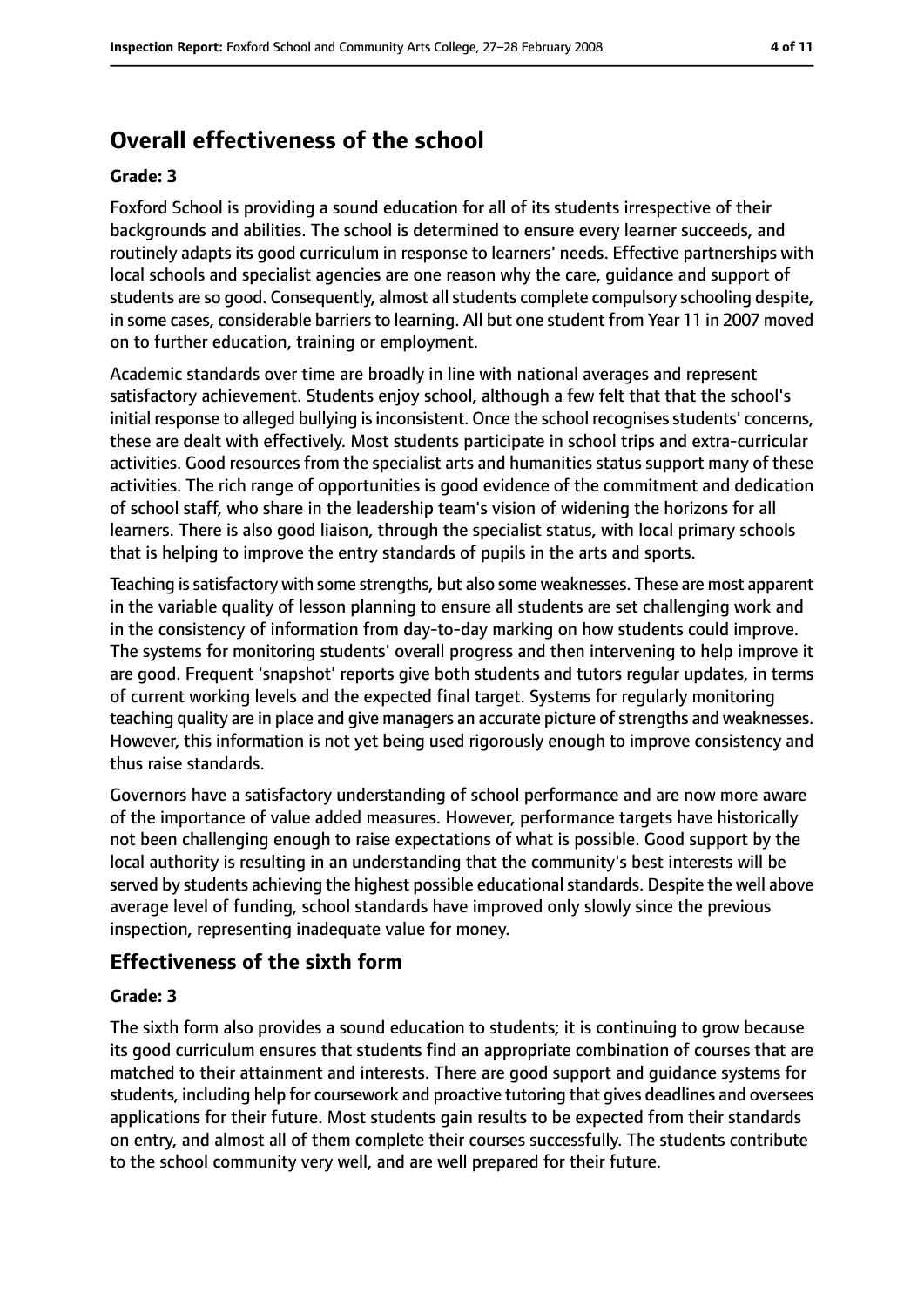## **What the school should do to improve further**

- Ensure consistent use of prior attainment information to plan tasks that challenge every student in all lessons.
- Ensure all day-to-day marking gives students precise guidance on the steps they need to take to reach challenging targets.
- Take rigorous action at all levels on the findings of systematic and frequent monitoring of teaching by deploying sufficient resources to ensure consistency of good lesson practice.
- Ensure all staff are fully briefed on the need to respond consistently to students who raise concerns about alleged bullying.

A small proportion of the schools whose overall effectiveness is judged satisfactory but which have areas of underperformance will receive a monitoring visit by an Ofsted inspector before their next section 5 inspection.

# **Achievement and standards**

#### **Grade: 3**

#### **Grade for sixth form: 3**

Standards and achievement are satisfactory across all stages in the school, including the sixth form. Students arrive in Year 7 with lower than average standards. Through Key Stage 3, they make satisfactory progress overall, and standards are slowly rising over time. In Year 9 English and science tests in 2007, achievement was above average.

Key Stage 4 examination results in 2007 were well below average, although the cohort of students in this year group entered the school with even lower than usual standards, and with 23 more boys than girls. Effective intervention kept some challenging students on a personalised programme of education. The proportion of students gaining five high grade GCSEs (37%) was close to the targets set by the school. Progress in English and mathematics was satisfactory and 34% of students gained five higher grades including English and mathematics. The current Year 11 students are showing sharp improvements to standards this year in comparison to 2007.

Students for whom English is an additional language achieved slightly better than the school average. There were no significant differences in achievement between students of different heritages or students with learning difficulties and/or disabilities. Looked-after children also achieved satisfactory educational outcomes.

Standards and achievement in the sixth form are satisfactory; students enter with lower standards in comparison to other sixth forms but make reasonable progress in a good range of courses. Almost all students complete these courses successfully.

# **Personal development and well-being**

#### **Grade: 3**

#### **Grade for sixth form: 2**

The personal development and well-being of students are satisfactory, and good in the sixth form. Students develop good social, spiritual and cultural understanding thanks to the wide range and high participation in trips, visits, creative arts performances and clubs, and good health and sex education. These also give them a sound appreciation of the need to adopt healthy lifestyles. However, students say that sometimes, some students are unkind towards them, suggesting that for too many students their self-control and moral development is only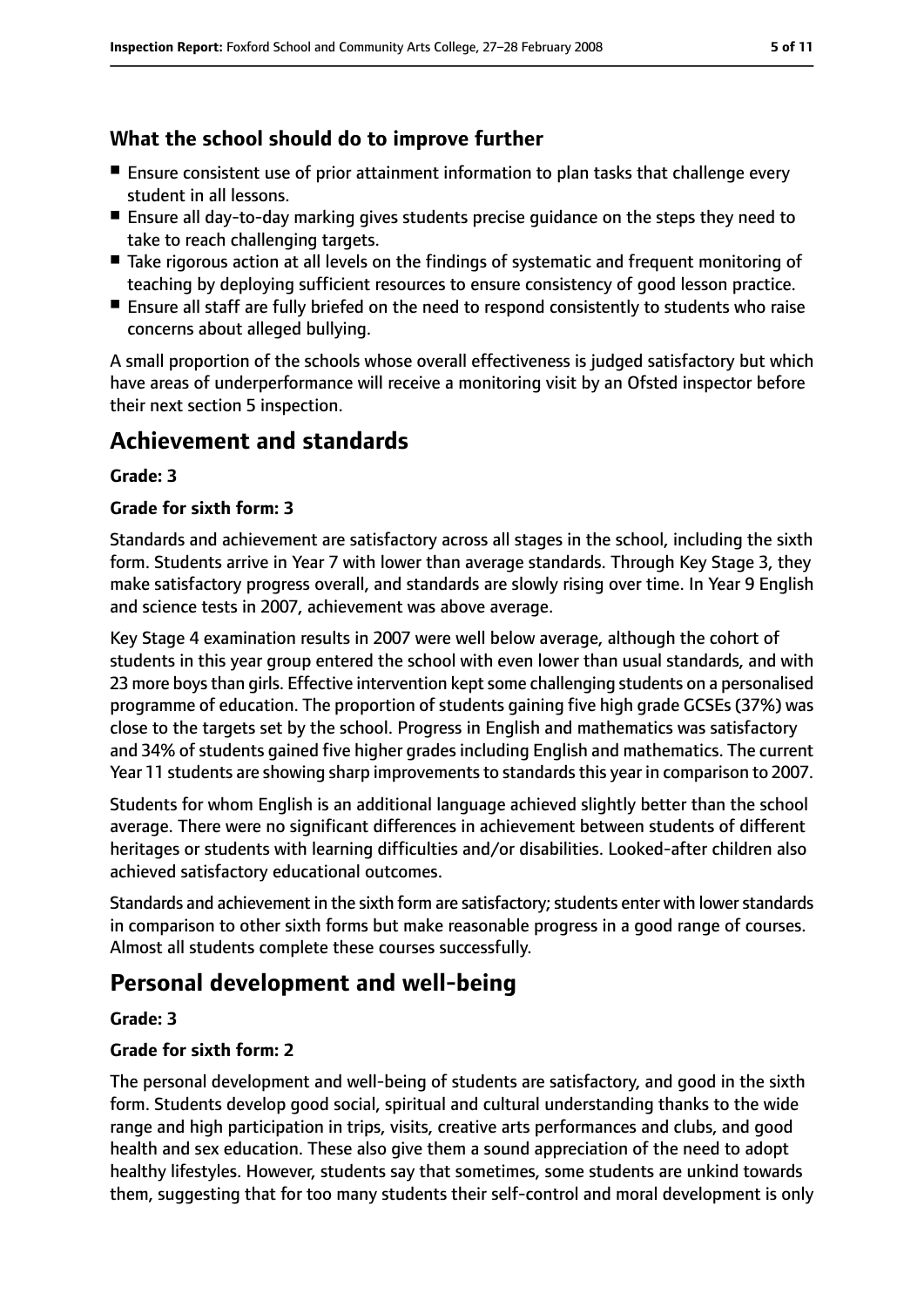satisfactory. Students say that sometimes the school does not respond initially to such incidents, although effective action occurs once the school realises the circumstances. Students behave well around the school and in most lessons thanks to a happy atmosphere and good relationships with staff. In some less well taught lessons, some students choose to chatter or disengage from the task in hand. Exclusions are reducing although are still high. The school council is making an excellent contribution to the school; students involved in it are developing very good personal qualities.

# **Quality of provision**

## **Teaching and learning**

#### **Grade: 3**

#### **Grade for sixth form: 3**

Teaching and learning are securing adequate progress for all groups of learners, both in the main school and sixth form. Good lessons challenge a range of abilities within each class and are fast-paced, with plenty of different tasks for each student to attempt. Students like this variety. They enjoy lessons that capture their imagination. The most enthusiastic, expert teachers engage students using humour, encouragement and high expectations. In one example, students in Year 11 found that 'the force was with them' as they made water flow sideways, and had a literally electrifying experience as they saw first-hand the 'hair on end' effects of thousands of volts! The best lessons conclude with students feeding back to teachers on the extent to which they have met the challenging learning objectives.

However, too many lessons are planned to meet the needs of just one level of ability. These lessons do not engage all the students with appropriate activities and, as a result, some students become uninterested in learning. In these situations, low-level disruption can occur if teachers do not tackle it.

The best day-to-day marking gives students clear praise and simple instructions on how to improve. Good examples of such marking were seen in English and science. However, some marking is perfunctory, or contains demands for completion or correction that are not then followed up.

#### **Curriculum and other activities**

#### **Grade: 2**

#### **Grade for sixth form: 2**

The range of courses, including vocational subjects and specialist support for students with learning difficulties and/or disabilities, is extensive. The school is effective at responding to the needs of different cohorts of learners, so it includes every student right through to the end of the courses. The school successfully participates in a local curriculum federation with other schools and colleges, which further widens choice for students aged between 14 and 19. All students in Key Stage 4 now follow approved courses in information and communication technology (ICT) and humanities, in addition to the core requirements of the National Curriculum. The school is reviewing the programme followed by students in the pupil learning centre to ensure they continue to study in parallel with their mainstream peers.

The school is also committed to an extended curriculum programme of visits, trips, clubs and activities. Most students enjoy taking part in some kind of additional activity every term. Many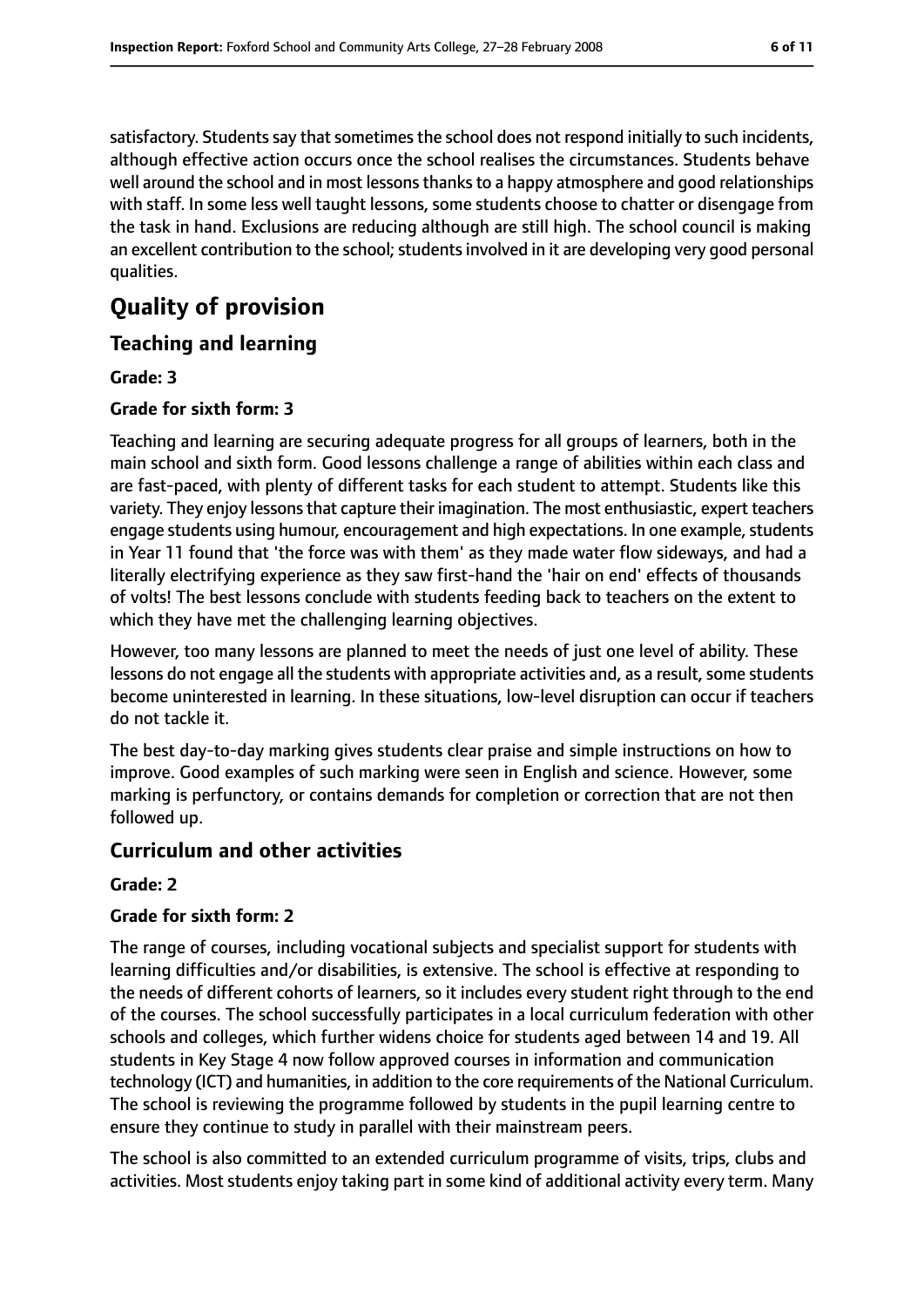of the activities are supported by the specialist school status, and include specialist dance, drama and aerobics clubs.

#### **Care, guidance and support**

#### **Grade: 2**

#### **Grade for sixth form: 2**

The care of students of all backgrounds at this school is a real strength. It ensures effective support and guidance throughout their school life. The school works very well with external agencies, such as behaviour support and the educational psychology service. Expertise is therefore wisely used to help overcome barriers to learning experienced by some vulnerable learners. This good support extends to the transition arrangements as students start in secondary school. Good systems to monitor attendance, behaviour and progress have been sharpened in the light of the 2007 results, so that now every student receives twice termly 'snapshot' reports showing their current and expected performance levels. This is already resulting in improved attendance (up 4% for the current Year 11 in comparison to the same period last year) and sharply reducing levels of exclusion.

# **Leadership and management**

#### **Grade: 3**

#### **Grade for sixth form: 3**

The school runs well on a day-to-day basis, and the responsiveness of management to emerging performance trends has been effective, as evidenced by improving attendance, reducing exclusions and increasing standards in Key Stage 4 this year. These show the school's sound capacity for further improvement. Not enough is done, however, to eliminate inconsistencies in teaching. Governors are now asking questions that are more searching about educational outcomes for learners, following recent local authority support to help raise expectations. However, until recently, the performance targets set for the school have been too modest, and have not been challenging enough to raise standards above the ordinary. This year's GCSE targets for 2008 are now very ambitious, and there is a collective sense of urgency to reach them as leaders at all levels review and support students who seem to be falling short.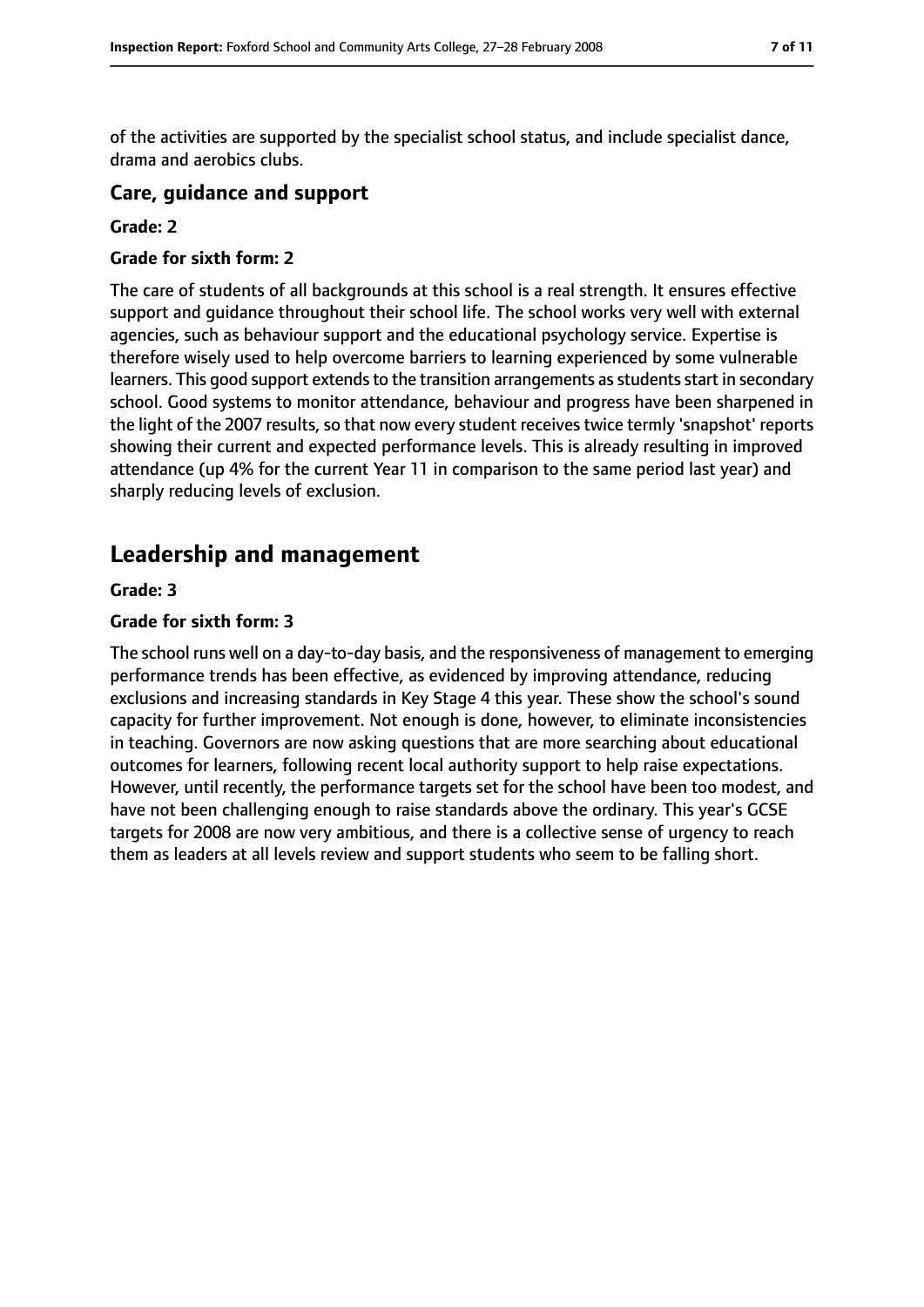**Any complaints about the inspection or the report should be made following the procedures set out in the guidance 'Complaints about school inspection', which is available from Ofsted's website: www.ofsted.gov.uk.**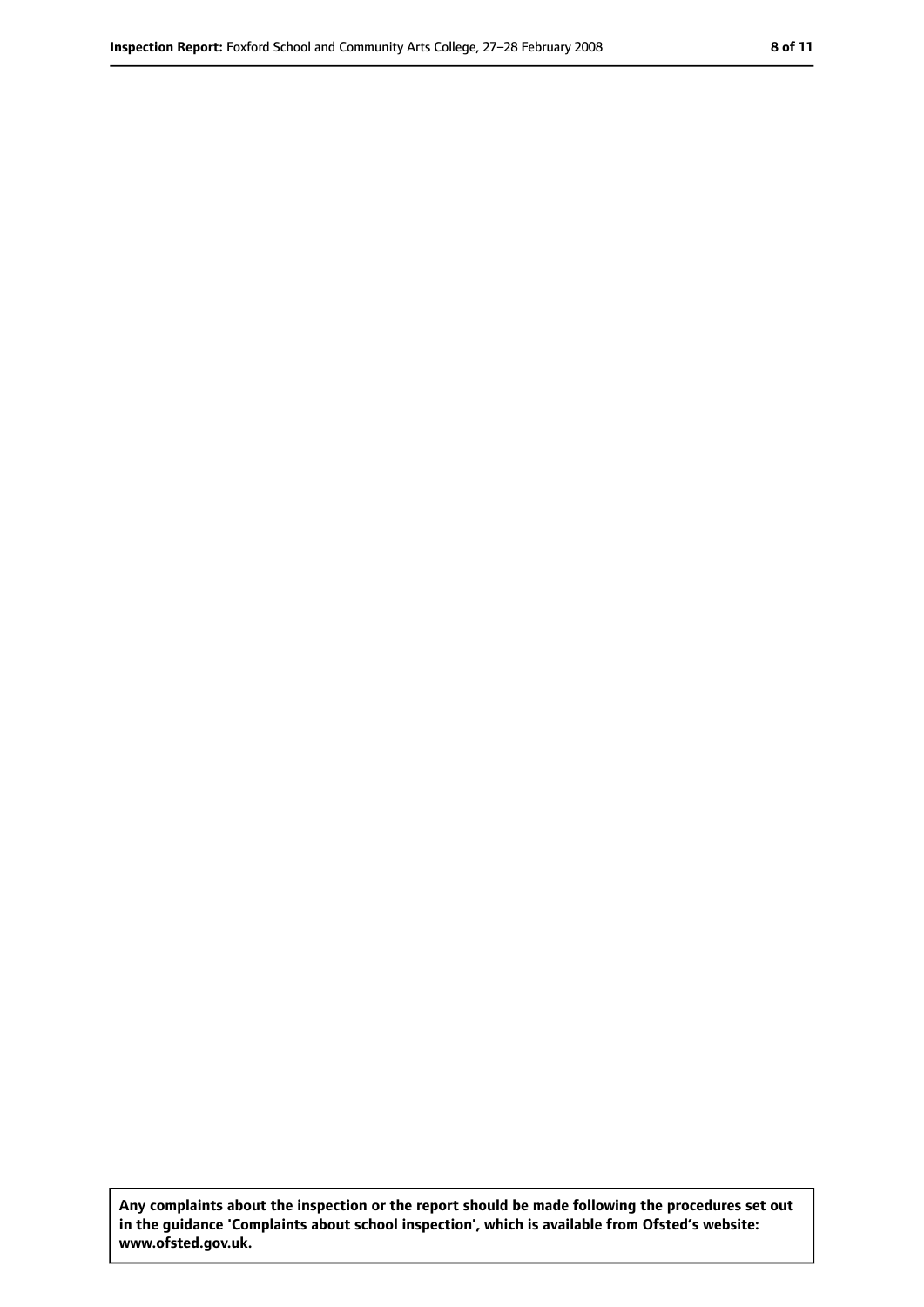#### **Annex A**

# **Inspection judgements**

| Key to judgements: grade 1 is outstanding, grade 2 good, grade 3 | <b>School</b>  | $16-19$ |
|------------------------------------------------------------------|----------------|---------|
| satisfactory, and grade 4 inadequate                             | <b>Overall</b> |         |

# **Overall effectiveness**

| How effective, efficient and inclusive is the provision of<br>education, integrated care and any extended services in meeting<br>the needs of learners? |     |     |
|---------------------------------------------------------------------------------------------------------------------------------------------------------|-----|-----|
| Effective steps have been taken to promote improvement since<br>the last inspection                                                                     | Yes | Yes |
| How well does the school work in partnership with others to<br>promote learners' well-being?                                                            |     |     |
| The capacity to make any necessary improvements                                                                                                         |     |     |

## **Achievement and standards**

| How well do learners achieve?                                                                               |  |
|-------------------------------------------------------------------------------------------------------------|--|
| The standards <sup>1</sup> reached by learners                                                              |  |
| How well learners make progress, taking account of any significant<br>variations between groups of learners |  |
| How well learners with learning difficulties and disabilities make<br>progress                              |  |

## **Personal development and well-being**

| How good is the overall personal development and<br>well-being of the learners?                                  |  |
|------------------------------------------------------------------------------------------------------------------|--|
| The extent of learners' spiritual, moral, social and cultural<br>development                                     |  |
| The extent to which learners adopt healthy lifestyles                                                            |  |
| The extent to which learners adopt safe practices                                                                |  |
| How well learners enjoy their education                                                                          |  |
| The attendance of learners                                                                                       |  |
| The behaviour of learners                                                                                        |  |
| The extent to which learners make a positive contribution to<br>the community                                    |  |
| How well learners develop workplace and other skills that will<br>contribute to their future economic well-being |  |

# **The quality of provision**

| How effective are teaching and learning in meeting the<br>full range of the learners' needs?          |  |
|-------------------------------------------------------------------------------------------------------|--|
| How well do the curriculum and other activities meet the<br>range of needs and interests of learners? |  |
| How well are learners cared for, guided and supported?                                                |  |

 $^1$  Grade 1 - Exceptionally and consistently high; Grade 2 - Generally above average with none significantly below average; Grade 3 - Broadly average to below average; Grade 4 - Exceptionally low.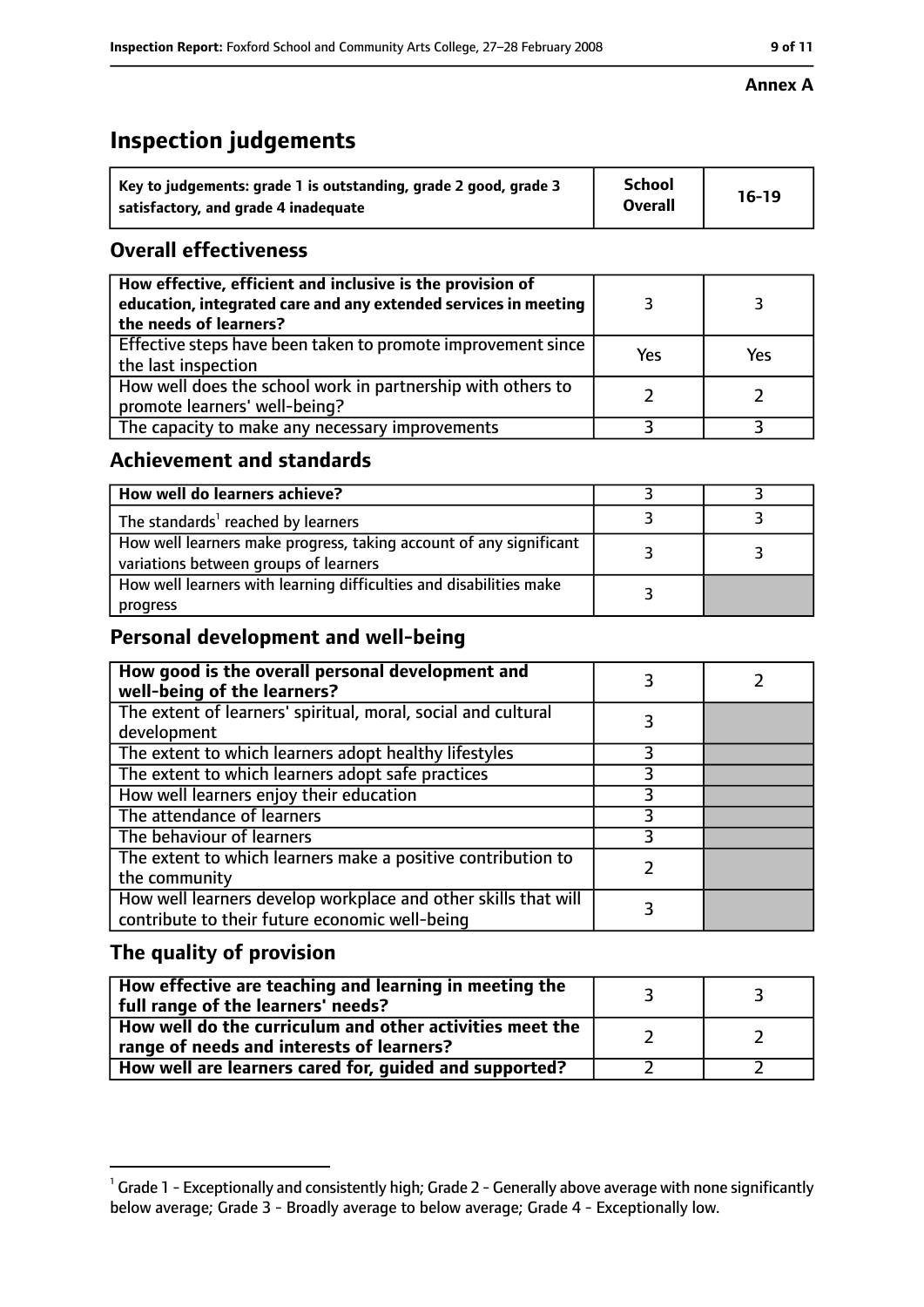#### **Annex A**

# **Leadership and management**

| How effective are leadership and management in raising<br>achievement and supporting all learners?                                                 | 3         | 3   |
|----------------------------------------------------------------------------------------------------------------------------------------------------|-----------|-----|
| How effectively leaders and managers at all levels set clear<br>direction leading to improvement and promote high quality of<br>care and education | 3         |     |
| How effectively leaders and managers use challenging targets<br>to raise standards                                                                 | 4         |     |
| The effectiveness of the school's self-evaluation                                                                                                  | 3         | 3   |
| How well equality of opportunity is promoted and discrimination<br>tackled so that all learners achieve as well as they can                        | 3         |     |
| How effectively and efficiently resources, including staff, are<br>deployed to achieve value for money                                             | 4         |     |
| The extent to which governors and other supervisory boards<br>discharge their responsibilities                                                     | 3         |     |
| Do procedures for safequarding learners meet current<br>qovernment requirements?                                                                   | Yes       | Yes |
| Does this school require special measures?                                                                                                         | No        |     |
| Does this school require a notice to improve?                                                                                                      | <b>No</b> |     |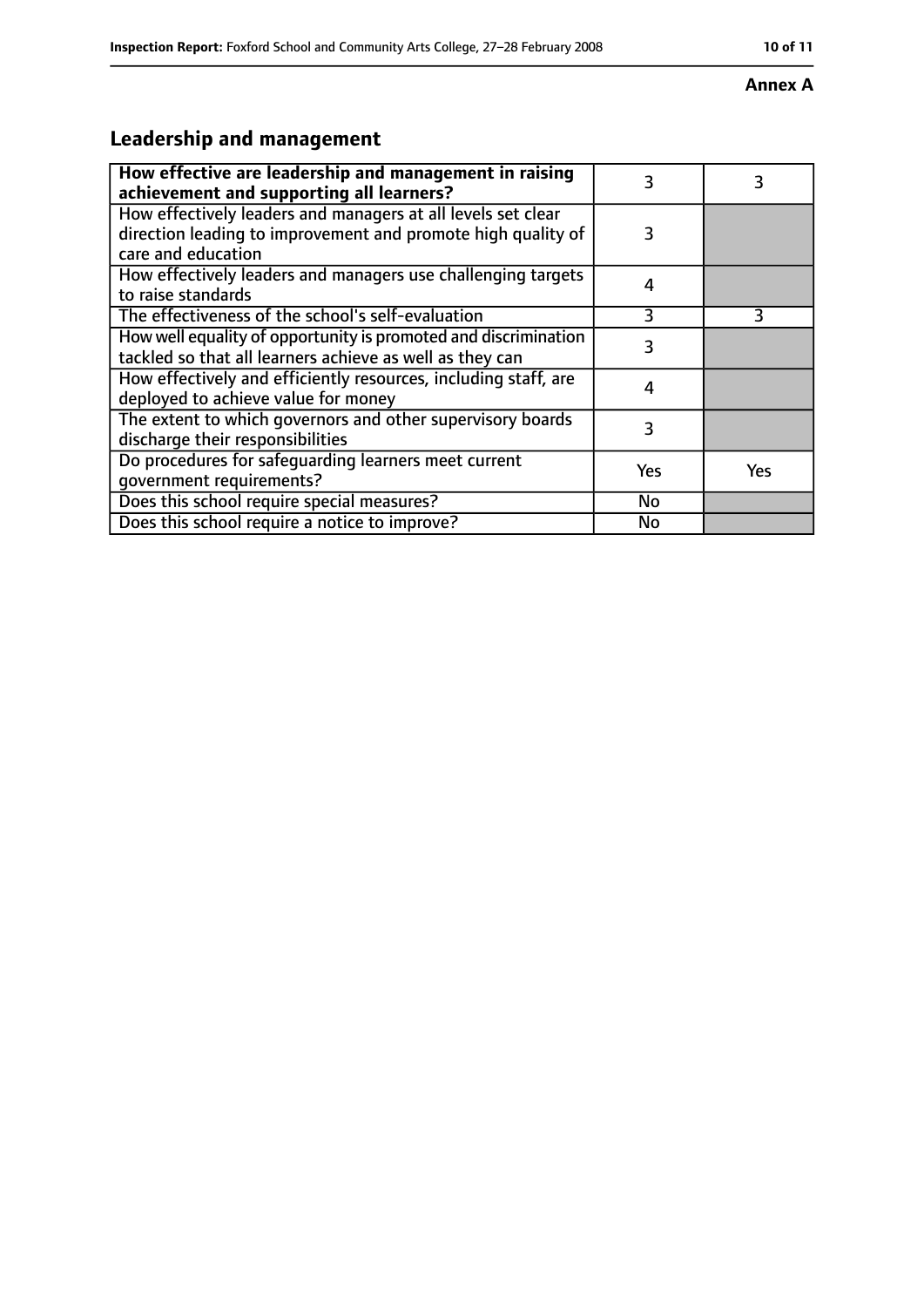#### **Annex B**

# **Text from letter to pupils explaining the findings of the inspection**

29 February 2008

#### Dear Students

Inspection of Foxford School and Community Arts College, Coventry, CV6 6BB

Thank you for your time and the enthusiastic conversations we enjoyed during our visit to your school. You are benefiting from a sound education at Foxford and have a particularly good range of courses to study. Staff at the school work hard to provide effective care, guidance and support. Their commitment is clear from the large numbers of extra clubs and activities running outside of lesson time, and the range of productions, sports and other trips and visits you can enjoy.

Teachers are ensuring you are making the expected progress at all stages through the school, and the regular 'snapshots' are very useful in guiding your overall progress. The best lessons are lively and interesting, and you will remember them for many years. But sometimes there is not enough challenge to keep all of you interested. This gives a few irresponsible students the chance to distract others from learning. Their behaviour is disappointing, given the good attitudes you display around the school in general. Mostly your work is marked well, but not in every class. In the past the school has not set itself challenging enough targets (but that is changing, as Year 11 will testify!) and so standards have been slow to improve despite the school having good resources.

We have asked school leaders to use more rigorously the information they have about the quality of teaching, so that teachers more consistently plan lessons matched to your abilities and use day-to-day marking more effectively to tell you how to improve. The school should try to be as sensitive as possible to any concerns you may have about other students being unkind towards you.

Best wishes for your future.

Yours sincerely

Brian Cartwright Her Majesty's Inspector